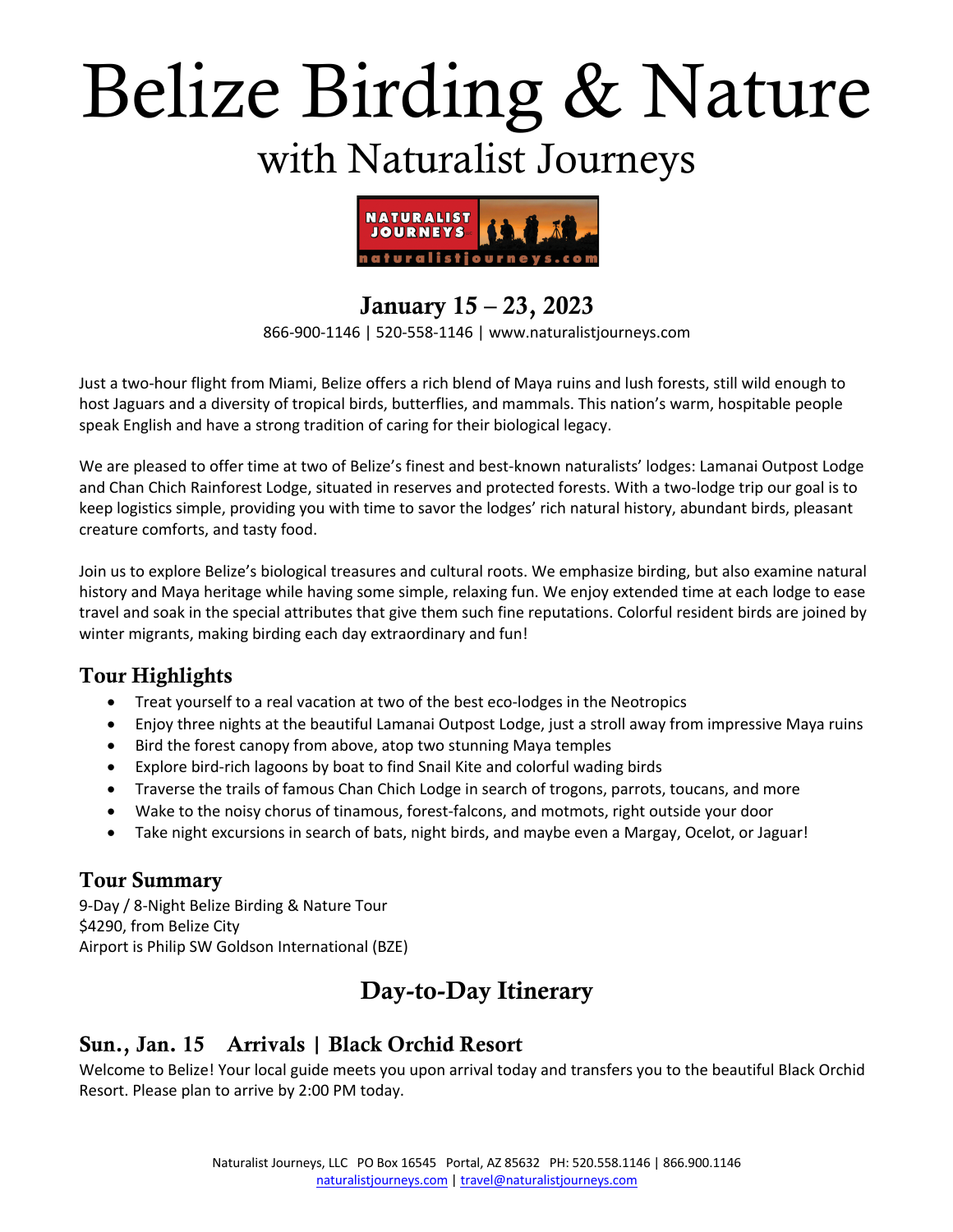Our resort is on the Belize River and boasts a host of amenities including a pool, restaurant, and canoes. We can bird the lodge's grounds today before kicking off the trip with dinner at the resort's restaurant. *Accommodations at Black Orchid Resort (D)*

# Mon., Jan. 16 Crooked Tree Wildlife Sanctuary | Lamanai Outpost Lodge

After an early breakfast and coffee we depart for Crooked Tree Wildlife Sanctuary where we enjoy a morning boat trip. Barely an hour north of the airport, this refuge is one of the premier birding destinations for aquatic birds in Central America, and is designated as a Wetland of International Importance under the Ramsar Convention.

A labyrinth of waterways and small islands, the refuge covers 16,400+ acres of creeks, swamps, and hummocks, including adjoining lowland pine savannas and tropical broadleaf forests. Watch for Morelet's Crocodile and other reptiles, as well Yucatan Squirrel and possible Neotropical River Otter.

Inland lagoons support an astonishing array of bird life. Peregrine Falcon, Black-collared Hawk, Great Black Hawk, and Snail Kite are raptor highlights, while across the lagoon, we look for long-toed Northern Jacana and Common Gallinule among the lily pads, with Black-bellied Whistling and Muscovy Ducks nearby. Overhead we may see Caspian and Gull-billed Terns, while the vegetation along the banks supports populations of Anhinga, Tricolored Heron, and Limpkin. Additional heron species may include Little Blue, Green, both night herons (Black- and Yellow-crowned), and possibly Agami. Crooked Tree is also known for its Boat-billed Heron rookeries, which can be noisy, with birds vocalizing and bill-clacking. We also watch for Amazon, Green, Belted, Ringed, and even American Pygmy Kingfishers (the latter as small as a sparrow) perched above the water.

One of the key species we look for on the water is the Sungrebe. We also carefully watch for Jabiru storks, the tallest flying bird in Central and South America. Yucatan endemics include Red-vented (or Yucatan) Woodpecker, Yucatan Flycatcher, Yellow-lored Parrot, the raucous Yucatan Jay, and possibly even Black Catbird.

Nearby Crooked Tree Village, established around 1750, is possibly the earliest inland European settlement in Belize. Surrounded by Crooked Tree Lagoon, it is known for its locally grown and processed cashews. We enjoy lunch in the village before we depart for Lamanai.

After lunch we depart on another boat trip, this time to transport us to Lamanai Outpost Lodge, our home for the next three nights. The transfer in to Lamanai is FUN. From the boat, we should see Mangrove Swallow, Limpkin, Northern Jacana, Swallow-tailed and Snail Kites, and, with luck, a Black-collared Hawk or a huge Jabiru. Be ready with a windbreaker, camera, and binoculars. We arrive in time for late-afternoon birding by the lodge and dinner. *Accommodations at Lamanai Outpost Lodge (B,L,D)*

# Tues., Jan. 17 Lamanai Outpost Lodge

Whether you're well-traveled in Central America or visiting for the first time, there is much to hold your attention at Lamanai. Birds and monkeys busy themselves around the cabins; nearly 200 species of butterflies flit through the area, colorful dragonflies and damselflies buzz by, lizards ranging in size from tiny geckoes to five-foot-long iguanas lounge around, and of course, numerous herbs, shrubs, and trees attract wild tropical wonder.

We're mindful of some of the regional endemics, including Black Catbird, Rose-throated Tanager, Yucatan Jay, and Gray-throated Chat. One of the most interesting phenomena, and one we are likely to encounter at Lamanai and Chan Chich, is an army ant march. Birds of many families attend these marches, eating the insects, frogs, lizards, and other organisms flushed by the foraging ants. Standing quietly at the margin of an ant swarm, we get close looks at faithful ant followers, including Gray-headed Tanager, Red-throated Ant-Tanager, and a number of woodcreepers, including Tawny-winged and Northern Barred. Other possibilities are White-whiskered Puffbird, several flycatchers, migrant warblers, and perhaps a Great Tinamou. Even birds of prey like the dainty Barred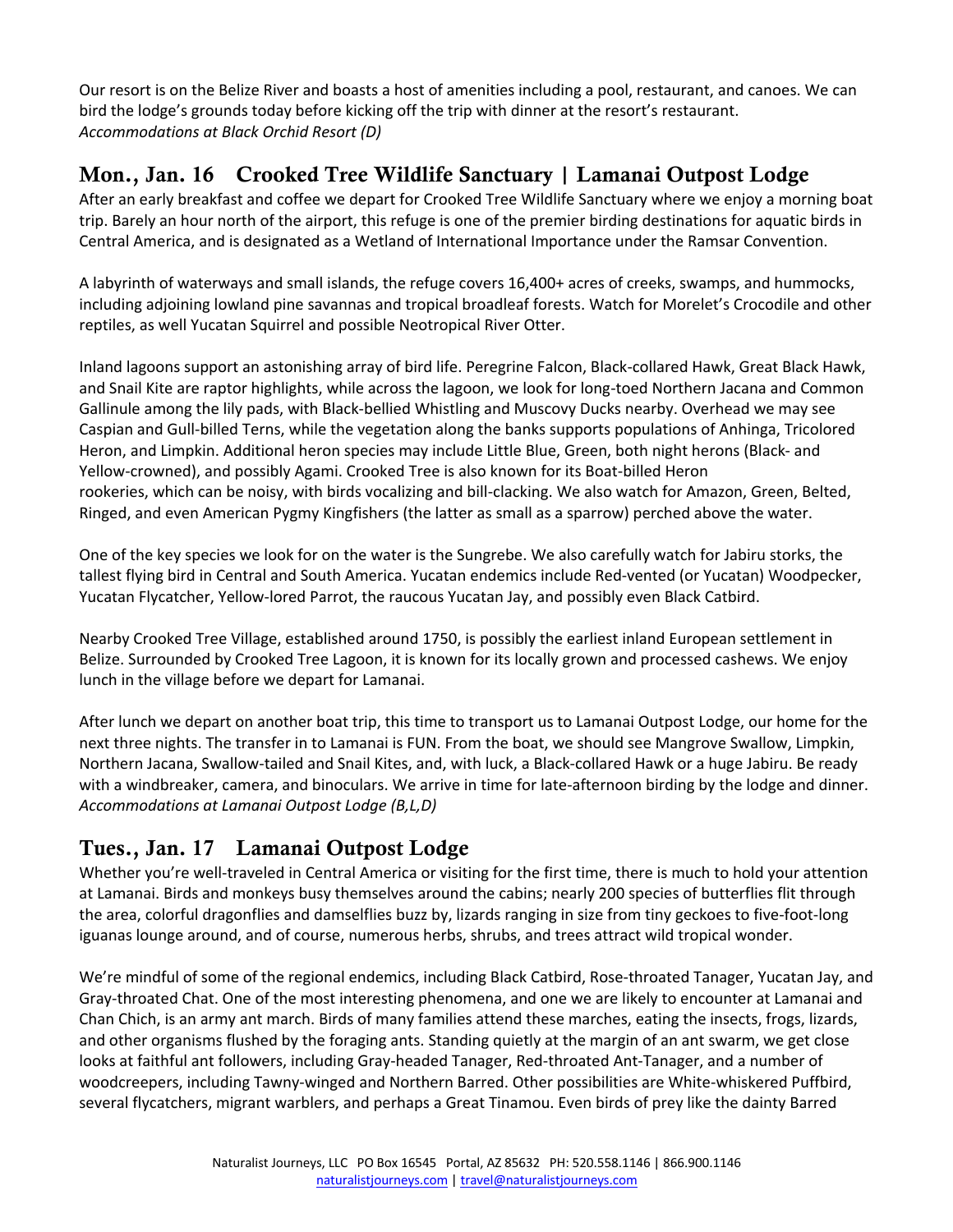Forest-Falcon follow ant swarms―all so absorbed in the sea of insect life that they ignore our fascinated observation.

*Accommodations at Lamanai Outpost Lodge (B,L,D)*

# Wed., Jan. 18 Lamanai Outpost Lodge

Overlooking the edge of the large New River Lagoon, Lamanai offers a different mix of birds from Chan Chich, our second lodge. Some birds at the water's edge are familiar: Neotropic Cormorant, Yellow-crowned Night-Heron, and Purple Gallinule. Others, like White-collared Seedeater, Mangrove Vireo, Ruddy Crake, or the delightful American Pygmy Kingfisher remind you that you have left the United States. Open-air dining lets you be immersed in nature; local foods and tropical fruits abound!

During our stay we take several boat trips. Canoe excursions offer relaxing and intimate wildlife views, and can be arranged for both day and night paddles. Such trips frequently produce an endangered Morelet's Crocodile, iguanas, and basilisk lizards, up to five species of kingfishers, Boat-billed Heron, Gray-necked Wood-Rail, and occasionally a rarity like an Agami Heron. At night, with the aid of spotlights, we look for several species of bats, Yucatan Nightjar, Yucatan Poorwill, and Northern Potoo.

We also make sure to have time to see the impressive Lamanai Maya Ruins, and to explore the open savanna habitat, which affords us a good mix of species including Yucatan Woodpecker, Yellow-lored Parrot, the Petén race of Botteri's Sparrow, and occasionally Aplomado Falcon. *Accommodations at Lamanai Lodge (B,L,D)*

# Thurs., Jan. 19 Lamanai Outpost Lodge to Chan Chich Lodge

We enjoy a last morning of birding and breakfast at Lamanai Outpost Lodge before departing by van shuttle to Chan Chich Lodge. This is largely a travel day, on back roads through Mennonite farming country; we do stop for some birding along the way as the opportunity presents itself, and take a break at a small country store. We bring snacks, and plan on a late lunch upon arrival at the lodge.

Chan Chich (Maya for "little bird") is one of the premier birding lodges in the world, located near the very remote coffee and livestock producing community of Gallon Jug. En route, we watch for Crested Caracara and other birds of prey, Scissor-tailed and Fork-tailed Flycatchers, and flooded fields that attract waterfowl, large wading birds, and migrating shorebirds.

Chan Chich Rainforest Lodge, set in a Maya Plaza dating from the Classic Maya Period of 250 – 800 AD, is located within the 250,000 acre Rio Bravo Wilderness Conservation Area in northwestern Belize. The comfortable lodge and its twelve cabañas are made of local materials and are attractively furnished. From your porch you are likely to see Ocellated Turkey parading through the plaza, hear howler monkeys calling above, and see a Crested Guan crashing through the trees.

The extensive trail network could reveal Great Tinamou, Red-capped Manakin, Royal Flycatcher, and Lovely Cotinga, along with a host of trogons, parrots, and toucans. Finding their tracks, the possibility of sighting secretive wild cats adds to the excitement. You can visit Maya burial chambers with painted friezes still intact, canoe on Laguna Verde, or swim in a nearby stream where you might be joined by a playful River Otter. Chan Chich also has a swimming pool and spa in this exquisite forest setting.

The rich forest here is home to over 350 species of birds, including Ocellated Turkey, Great Curassow, Crested Guan, Ornate Hawk-Eagle, Maya Antthrush, Rufous-tailed Jacamar, Royal Flycatcher, and the impossibly cute and often elusive Tody Motmot. It is always a pleasure to be here!

Naturalist Journeys, LLC PO Box 16545 Portal, AZ 85632 PH: 520.558.1146 | 866.900.1146 naturalistjourneys.com | travel@naturalistjourneys.com Mammals like Yucatan Black Howler Monkey, Central American Spider Monkey, Central American Agouti, and Gray Fox are commonly seen, and five felines, including Ocelot and Jaguar, have been found here, too. Beautiful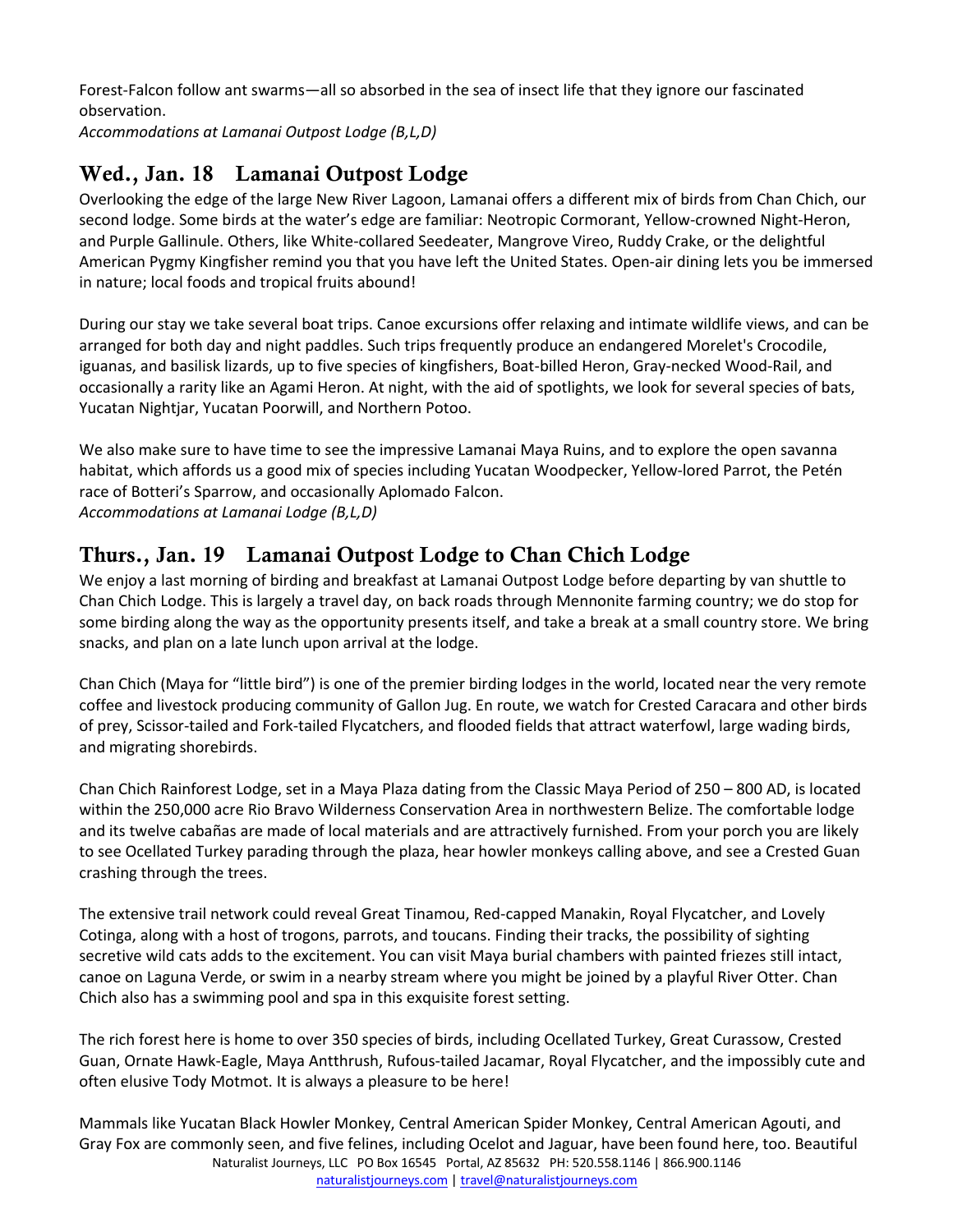hummingbirds like the Purple-crowned Fairy and Long-billed and Stripe-throated Hermits feed in clearings around the cabins, and both Red-capped and White-collared Manakins take berries at fruiting shrubs near the dining room.

As the morning air warms, birds of prey like Bat Falcon, White Hawk, Black Hawk-Eagle, and Plumbeous Kite soar over the cabañas. By January, the bird population is even richer as local nesting birds are joined by numerous migrants: warblers, vireos, orioles, and flycatchers that spend the winter in these rich forests.

Once settled, we begin our exploration with a short afternoon hike to the Upper Plaza and the King's Tomb Trail. Mounds that have formed over unexcavated ruins provide nest sites for Lesson's Motmot, which are frequently seen around the lodge clearing. Montezuma Oropendola, which nest in colonies around the lodge, are fun to watch as they tumble and gurgle in courtship display.

*Accommodations at Chan Chich Lodge (B,L,D)*

# Fri., Jan. 20 Chan Chich Lodge & Nature Reserve

The nighttime serenade of Common Pauraque quickly blends into a dawn chorus of tinamous, motmots, and perhaps a Strong-billed Woodcreeper, ushering in our early morning walk. With luck we find an assortment of dazzling tropical tanagers, woodpeckers, euphonias, and honeycreepers.

After a delicious breakfast, we venture into the forest, past manakin leks and the territories of dueting Spotbreasted Wren. One trail takes us to a lower open and moist tintal forest where specialties include Rose-throated Tanager, Gray-throated Chat, and Yucatan Flycatcher. On a recent visit to the tintal, a Pheasant Cuckoo sang endlessly. Here we have a greater chance of encountering shy birds like Ruddy Quail-Dove, Great Curassow, and Scaly-throated Leaftosser that are unlikely to venture into the lodge clearing.

We break for lunch and perhaps a brief siesta or a swim, then head out in the late afternoon as the forest cools and life stirs. Today we likely explore the River Trail, which skirts wetter habitats. On past tours we've surprised a Tapir enjoying its bath, found both Green and Pygmy Kingfishers and watched delicate hummingbirds come in to drink and bathe.

By 5:30 PM, the afternoon is turning to dusk and we enjoy camaraderie and armchair birding at the lodge's traditional happy hour and dinner. Mealy Parrot and Olive-throated Parakeet are noisy and are seen as they come to their evening roosts.

*Accommodations at Chan Chich Lodge (B,L,D)*

# Sat., Jan. 21 Chan Chich Lodge & Nature Reserve

Today we have several options to choose from; our agenda is to venture farther afield. We may opt for a motorized excursion, with a visit to an escarpment, good for birds of prey (including Ornate Hawk-Eagle) or visit a lagoon that may produce a Bare-throated Tiger-Heron or Pinnated Bittern. Our local guides that are out regularly can help us make the best decision. On either outing, passing through open country around the town of Gallon Jug, we seek birds like Tropical Pewee, Giant Cowbird, Fork-tailed Flycatcher, and Bat and Laughing Falcons.

We return in the afternoon to enjoy dusk time in the beautiful surroundings, when guans and parrots come in to roost. After dinner, we venture out on a night drive. This is one of the few sites where you may actually see a Jaguar, Jaguarundi, Margay, or Ocelot in the wild. More frequently seen are White-tailed Deer, Northern Tamandua, Four-eyed Opossum, Gray Fox, and birds like Common Pauraque and Northern Potoo. *Accommodations at Chan Chich Lodge (B,L,D)*

# Sun., Jan. 22 Chan Chich Lodge & Nature Reserve